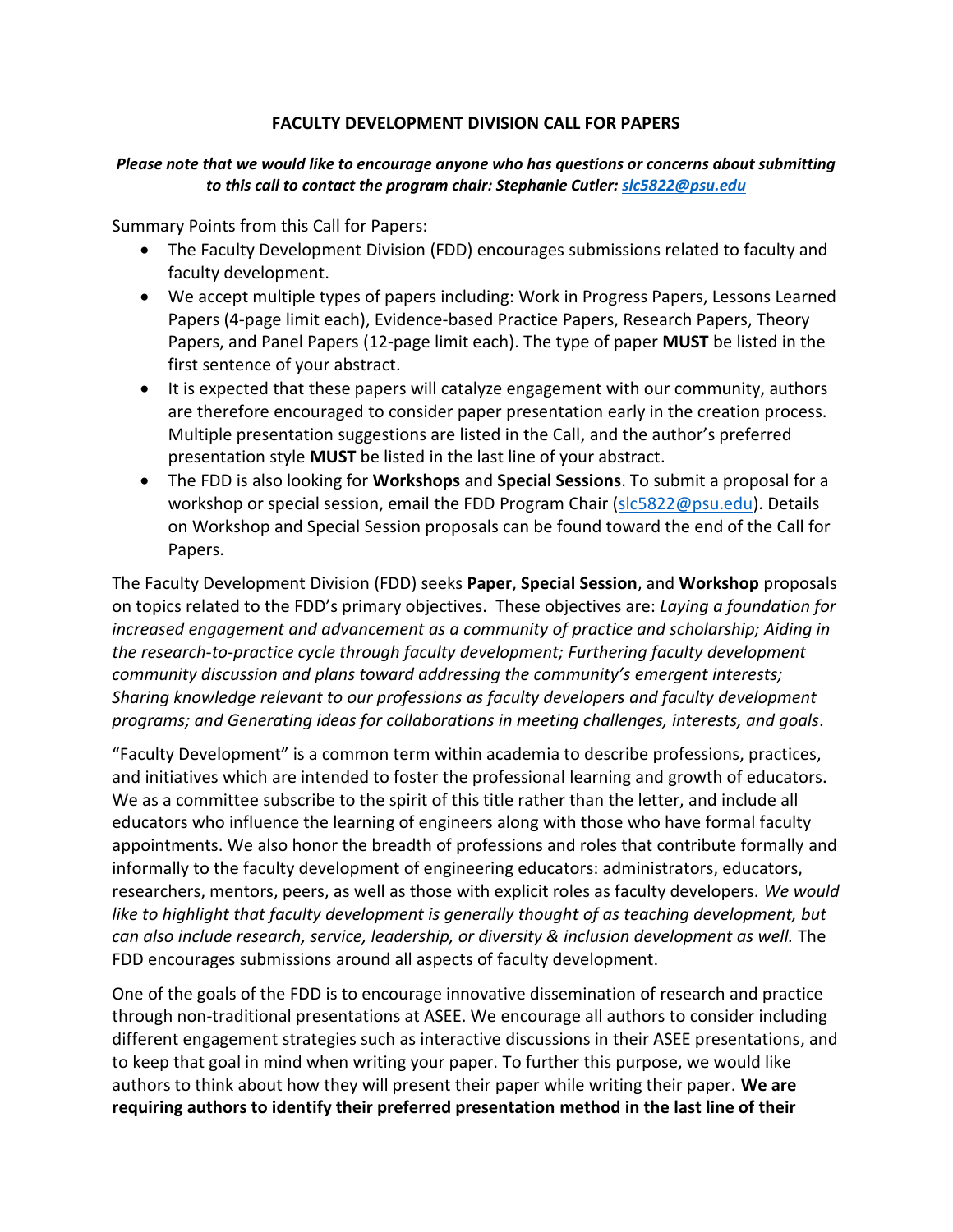**abstract.** This will help the program chair to arrange papers into sessions. Some suggested presentation methods include:

- Round table discussion: Presenters present to those seated at their table, leaving ample time for discussion among those at the table. Loose guideline available at: <https://www.eval.org/p/cm/ld/fid=171>
- Lightning talk: Presenters only have about 5 minutes to present their paper. Questions and discussion will be saved for the send of all presentations. A general overview is available here: [https://www.unicef.org/knowledge](https://www.unicef.org/knowledge-exchange/files/Lightning_Talks_production.pdf)[exchange/files/Lightning\\_Talks\\_production.pdf](https://www.unicef.org/knowledge-exchange/files/Lightning_Talks_production.pdf)
- Poster: Presenters will provide an overview of their paper, using a poster to foster dialogue.
- Mini-demonstration: Using your presentation time to have an active demonstration of the key elements from your paper.
- Traditional lecture: You have 12–20 minutes to present and make the audience want to read your paper.
- Other (please specify in your abstract): Be creative! We're open to other strategies to present your work. Just tell us a little bit about it. Please feel free to consult the ASEE Presentation Playbook for more ideas!

We also encourage you to collaborate with colleagues to create panels or special sessions that highlight research or practice around faculty and faculty development. If you are interested in a non-traditional session, please contact the FDD Program Chair, Stephanie Cutler [\(slc5822@psu.edu\)](mailto:slc5822@psu.edu).

There are three categories of submissions: Paper, Special Session, and Workshop.

- Papers: Manuscripts that further the FDD objectives stated above. There are six types of papers that will be considered. **The type of paper should be included in the first line of your abstract**. Minor allowances may be made at the Program Chair's discretion, but **excessively long papers may be rejected without review.**
	- o Work in Progress (WIP) Paper: These short papers (**4 page limit**) are on studies at an early to intermediate stage for which authors are seeking feedback from the community. *WIPs will be presented as a poster or a lightning talk. Please specify your preference in the last line of your abstract.*
	- o Lessons Learned Paper: These short papers (**4 page limit**) should highlight practices that faculty developers would like to share with their colleagues. They should be short summaries of the practice and the lessons learned by the faculty developers. *Lessons Learned papers will be presented as a poster or a lightning talk. Please specify your preference in the last line of your abstract.*
	- o Research Paper: Research studies, including relevant prior work and literature citations, methodology, and research results (**12 page limit**).
		- Research paper topics may include but are not limited to: facultycentered studies that help explore the faculty experience; faculty perceptions of teaching, research, or service; studies about faculty developers and their experience.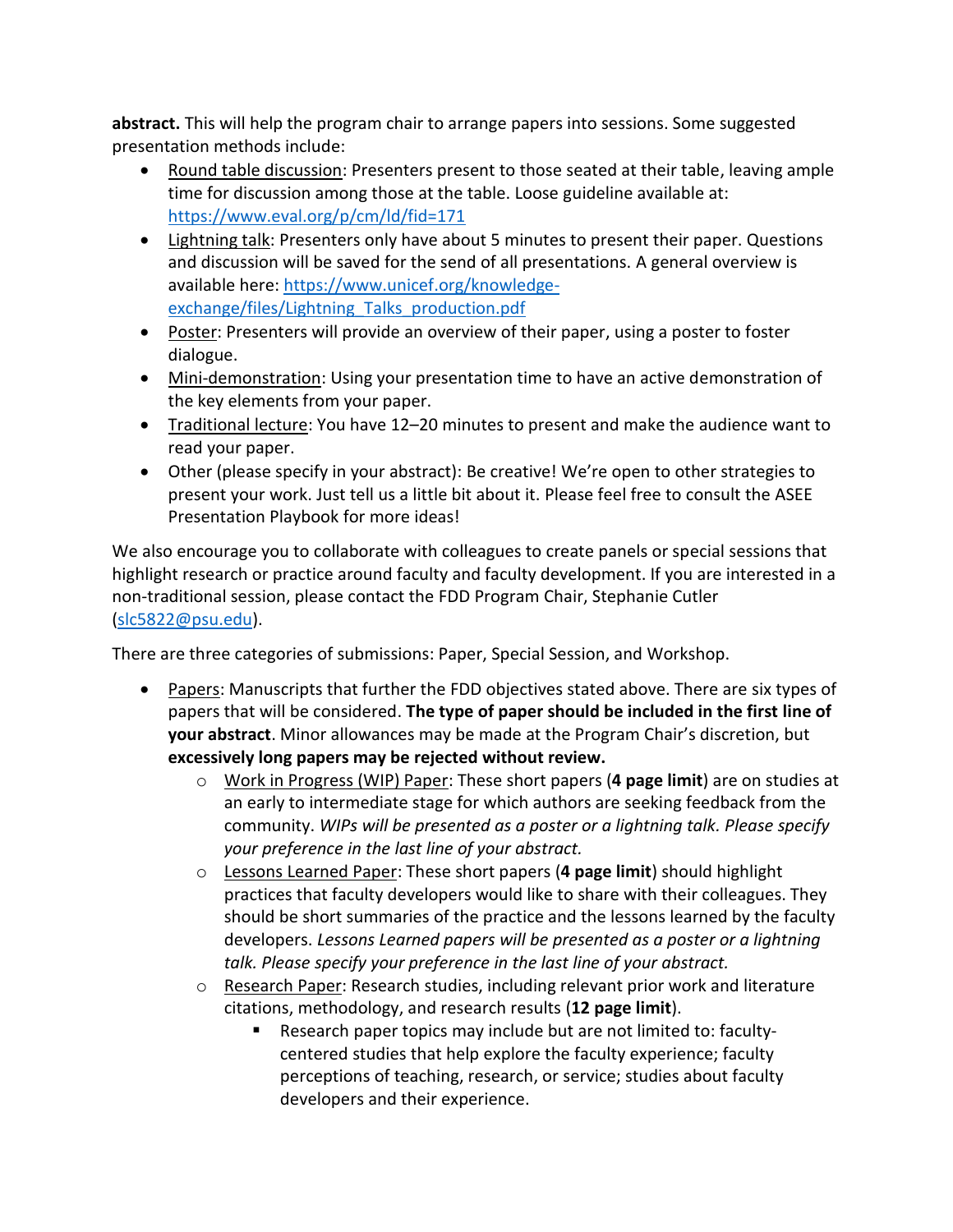- o Theory Paper: Review or theory-focused paper; must include relevant prior work and literature citations (**12 page limit**).
	- Theory paper topics may include but are not limited to: theoretical models for change, faculty development, educational development; literature reviews and exploratory papers that bring forward or synthesize a new idea that is relevant to the faculty or faculty development profession and/or practice.
- o Evidence-Based Practice Paper: Instruction-focused paper about a faculty development project and its implications for other engineering faculty developers and faculty. Consider including relevant prior work and literature citations, an outline of the practice, and any assessment results (**12 page limit**).
	- Evidence-Based Practice Paper topics may include but are not limited to: Practice techniques across a variety of genres - workshop, consultation, facilitation, learning community, any intervention; highlighting effective research-to-practice translations; center models, strategies, and organizational problem solving; the use of university data or local research in faculty development.
- $\circ$  Panel Papers: In an effort to have more innovative presentations at ASEE, we are encouraging informal panel sessions. To do this, you will need to seek out colleagues (use of the Engr-POD listserv is encouraged) who are willing to write a paper around a panel topic of your choosing. A panel may focus on similar practice or opinion (based on research) papers. Four to six authors will need to write independent papers, which will be peer reviewed. At the session, all authors will serve on a panel during the presentation time in place of traditional paper presentations (**12 page limit**). **You will need to identify the panel title in the first sentence of your abstract. You are also encouraged to provide a common panel summary paragraph in the introduction of your paper to help readers and reviewers contextualized the papers as part of a panel session.**
	- Panel paper topics may include but are not limited to: Faculty Development Center models; Administrative concerns around faculty development; Structuring Communities of Practice; Strategies for encouraging faculty participation in faculty development.

## **The type of paper (WIP, Lessons Learned, Research, Theory, Evidence-Based Practice, or Panel) MUST be identified in the first sentence of the abstract.** All Papers will be "publish-to-present," meaning:

- $\circ$  All abstracts and papers must be submitted through ASEE's Monolith System.
- $\circ$  A favorable peer-review of a submitted abstract will lead to an invitation to submit a short/full paper. A favorable peer review of a submitted paper will lead to acceptance.
- o Only accepted papers will be considered for inclusion in a Conference presentation.
- o Presentation of the paper at the Conference is required for publication of the paper in the Conference proceedings. Formats for presentations are encouraged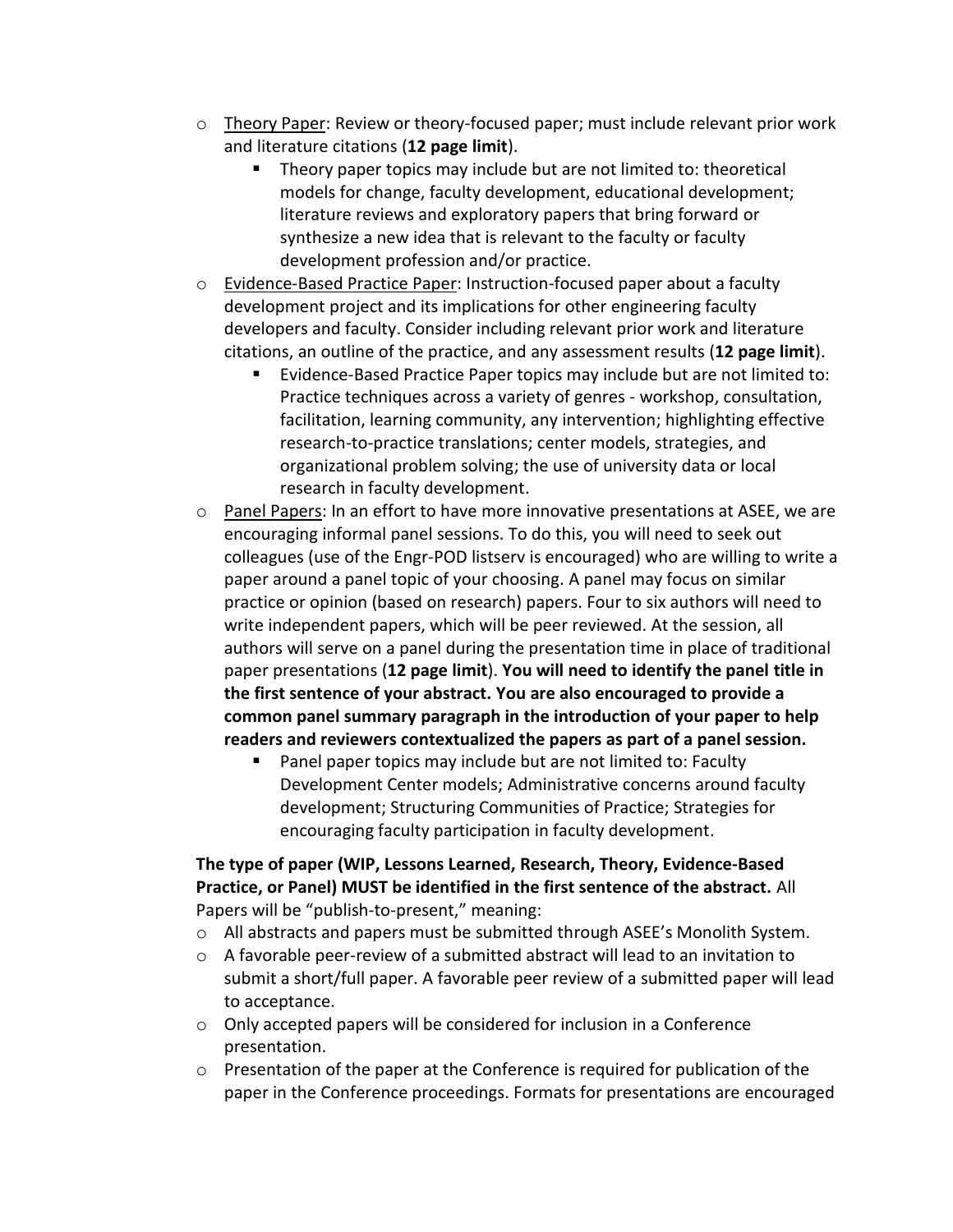to be interactive. Presenters are encouraged to practice the strategies they are presenting about to engage the audience.

- o Authors of accepted Research, Theory, or Evidence-Based Practice Papers **must identify their preferred presentation method in the last line of their abstract.**
- o All WIP and Lesson Learned papers will be assigned to a poster session or lightning talk to facilitate discussions. Authors should note their preference in the last line of the paper abstract*.* FDD Poster Sessions may or may not be at the same time as other poster sessions during the conference.
- Special Sessions: 90-minute sessions with non-traditional formats occurring during the regular Conference program that explore a topic in depth. Special Sessions should have explicitly stated learning goals that cannot be met in a traditional paper presentation. Special sessions are 90 minutes in length. They do not require a paper submission. A limited number of FDD Special Sessions will be accepted for the Conference program.
- Workshops: 2-hour or 4-hour sessions on Wednesday of the Conference. Workshops provide attendees an opportunity to learn about a topic in depth and ways to apply the knowledge to their own settings.

### **Guidelines for Submissions**

### *Considerations for abstracts*

Abstracts and Papers should follow the ASEE Abstract Format guidelines [\(https://www.asee.org/documents/conferences/annual/2020/2020-Authors-Kit.pdf\)](https://www.asee.org/documents/conferences/annual/2020/2020-Authors-Kit.pdf). The abstract should contain sufficient information to enable reviewers to determine its suitability for presentation in the FDD. FDD uses a blind review process when reviewing abstracts and papers, and it is the authors' responsibility to ensure that the requirements for blind review are met. Authors' names and institutions should not be included in the text, file name, or document properties of an abstract or paper submitted for review.

There are six types of paper submissions: Work in Progress (WIP), Lessons Learned, Research, Theory, Evidence-Based Practice, or Panel. **YOU MUST INCLUDE THE TYPE OF PAPER YOU ARE PROPOSING IN THE FIRST SENTENCE OF YOUR ABSTRACT.** (For example, "This research paper describes the study of…" or "This work in progress describes a proposal for studying..."). **As noted above, FDD also requires authors to identify their preferred presentation method in the last line of their abstract. For panel papers, you must also include the panel topic for grouping by the program chair.**

- 1) Work in Progress (WIP): These short papers (4 page limit) are on studies that are at an early to intermediate stage for which authors are seeking feedback from the community. WIP abstracts should address the motivation and background of the work, methods, results (or anticipated results), and significance. **WIPs** *MUST* **also include the abbreviation "WIP: " at the beginning of the title.**
- 2) Lessons Learned: These short papers (4 page limit) should highlight practices that faculty developers would like to share with their colleagues. They should be short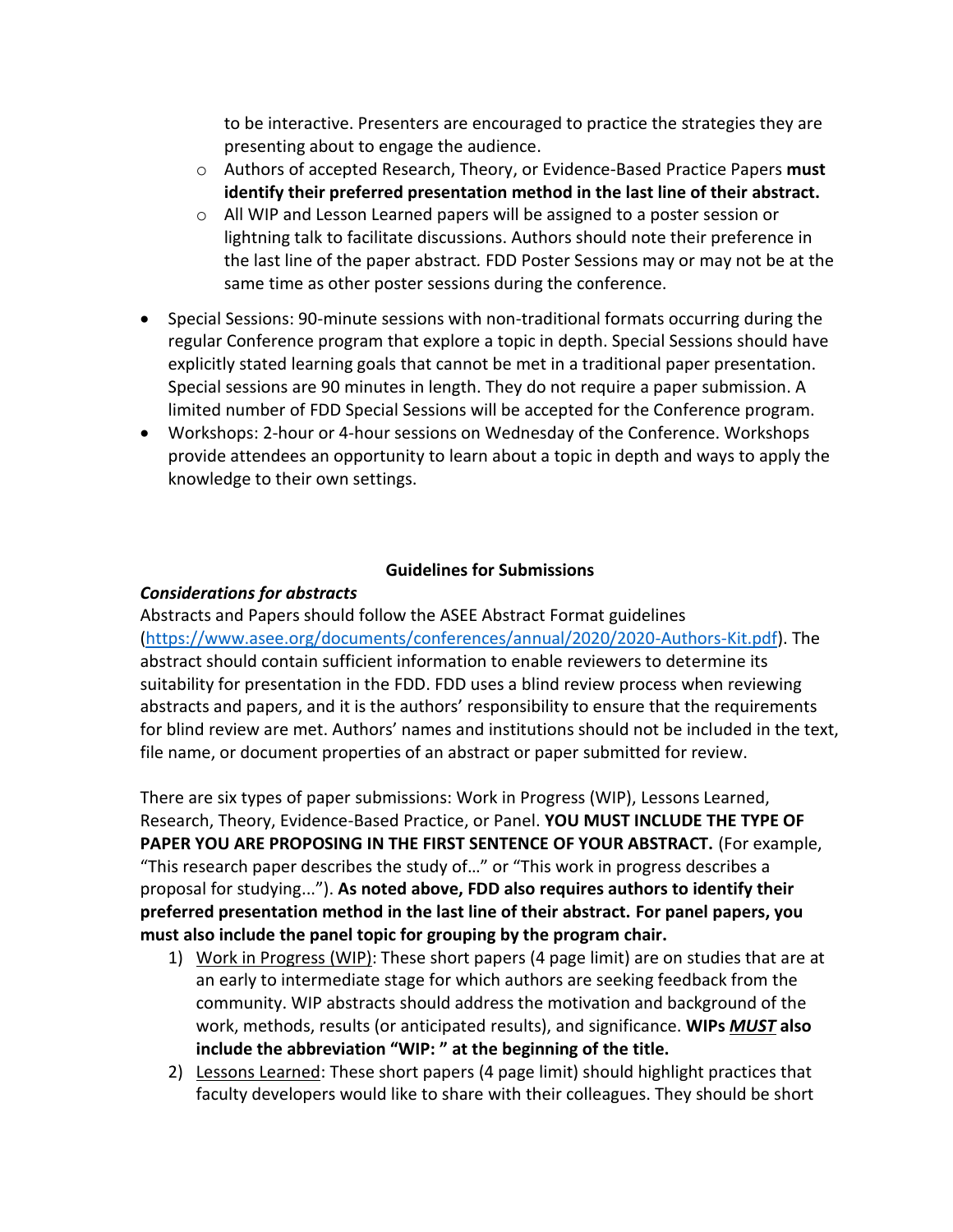summaries of the practice and the lessons learned by the faculty developers. **Lessons Learned** *MUST* **also include the words "Lessons Learned" at the beginning of the title.** 

- 3) Research: New findings, situated in the context of prior findings and models, including motivation and background of the work, methods, results, and implications of the work and/or future directions for research (12 page limit).
- 4) Theory: Reviews, meta-analyses or other theory-focused work, situated in the context of previous literature to reveal relationships, patterns or models, or extend existing theories. Theory abstracts should address the motivation and background of the work, theoretical framework(s) and sources, and significance (12 page limit).
- 5) Evidence-based Practice: Analysis of one or more engineering education practices, including teaching approaches, uses of instructional technologies, institutional strategies to support student success, etc.), including design rationale, assessment methods, evidence of effectiveness and/or achievement of desired outcomes (12 page limit).
- 6) Panel: Opinion, example practice, model or other individual topic that will be grouped by topic with other submissions self-identified for panel presentation (12 page limit).

The criteria for abstracts listed above serve as the review criteria within each category. Literature citations should not be included in the abstract. Authors' names or institution names should not be included in the abstract, filename, or document properties. It is the author's responsibility to ensure that the requirements for blind review are met.

# *Considerations for paper drafts*

Authors of accepted abstracts will be required to submit a full paper manuscript that should meet ASEE Paper Format guidelines

[\(https://www.asee.org/documents/conferences/annual/2020/2020-Authors-Kit.pdf\)](https://www.asee.org/documents/conferences/annual/2020/2020-Authors-Kit.pdf). Papers will be evaluated using criteria within each type as listed above, and the general criteria in the list below. Papers that fail to meet all of the criteria may still be considered acceptable based on potential to further the FDD objectives. General evaluation criteria for all paper types:

- The submission is complete. Authors should not expect to make substantial changes in a manuscript following its acceptance.
- The submission is likely to interest a broad group of engineering education faculty development researchers and/or practitioners or has broad implications for the engineering education faculty development community.
- The submission builds upon relevant references and bodies of knowledge.
- The findings or ideas presented are generalizable or transferable to other settings.
- The submission is clear and coherent.
- The submission is original and innovative.
- The submission advances engineering education research and/or practice.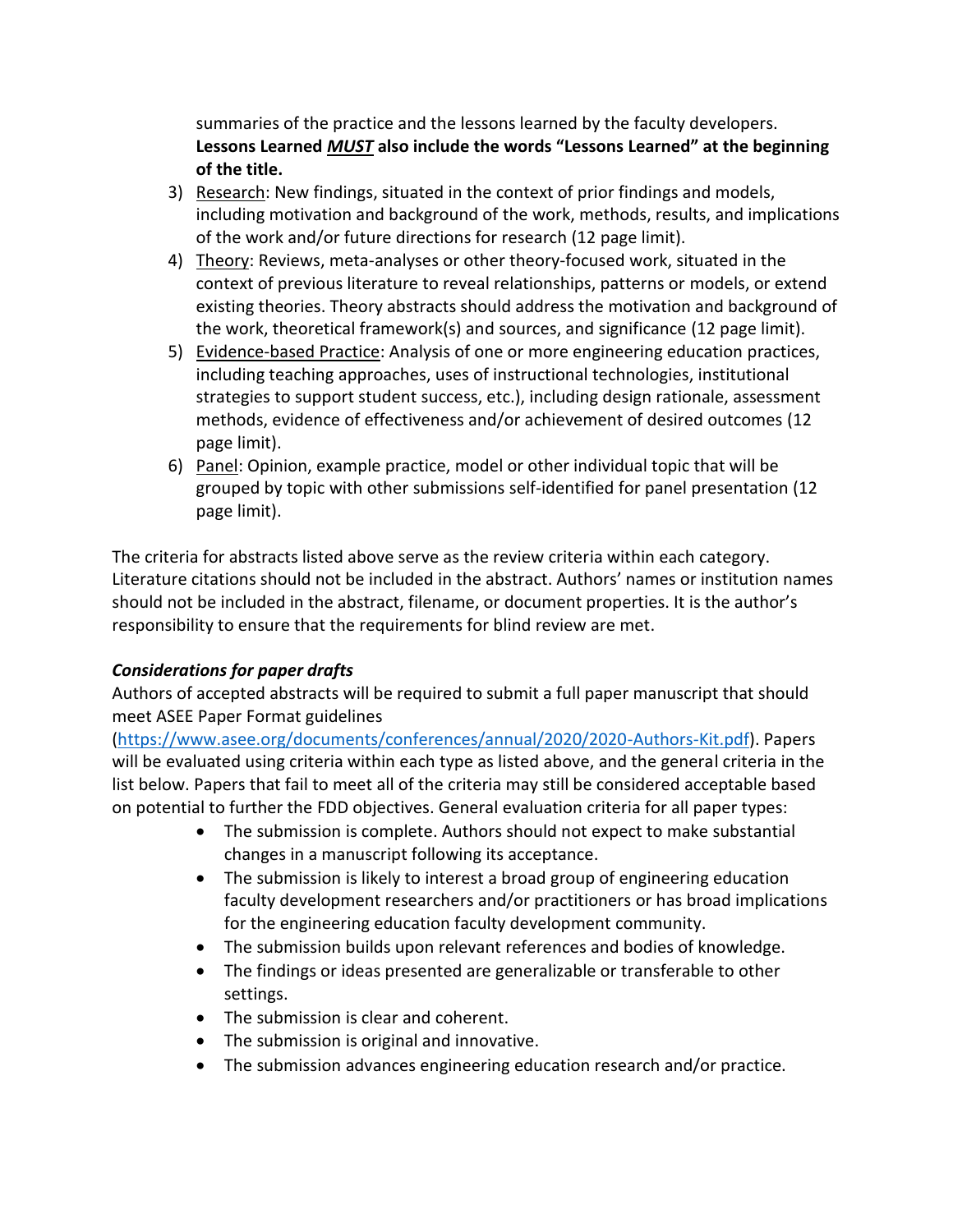WIPs and Lessons Learned short papers are expected to be no more than 4 pages in length and full papers are expected to be no more than 12 pages in length.

# **Special Session Proposals**

Proposals for Special Sessions submitted through the FDD should be sent directly to the FDD Program Chair (slc5822@psu.edu) and **not** through the Monolith system. **The deadline for submitting special session proposals is October 14.** Proposals should include the following information:

- A description of the session, including its purpose, format, learning goals, content, and activities.
- An explanation of why the non-traditional format is needed to accomplish the learning goals.
- A list of presenters/facilitators and their contact information, along with a brief justification for their ability to successfully accomplish the stated goals.

## **Workshop Proposals**

Proposals for Workshops submitted through the FDD should be sent directly to the FDD Program Chair (slc5822@psu.edu) and **not** through the Monolith system. **The deadline for submitting workshop proposals is October 14.** Proposals will be reviewed and selected by FDD to be forwarded for further consideration by ASEE, which makes the final decision. Acceptance of a Workshop proposal by FDD does not guarantee that it will appear in the final program. Proposals should include the following information:

- A description of the session, including its purpose, format, learning goals, content, and activities.
- $\bullet$  A schedule.
- A list of presenters/facilitators and their contact information, along with a brief justification for their ability to successfully accomplish the stated goals.

## *If you would like a 4-hour workshop spanning both session times, you must also include an explicit justification for why the longer session is necessary.*

If the workshop is approved by FDD reviewers, it is then submitted to ASEE by the Program Chair. The submission to ASEE will include additional information such as estimated attendance, estimated ticket cost and responsible party to subsidize the expense if tickets don't cover the entire cost of the event (ASEE charges for the room, audio-visual, etc.), expected food and beverage requests, and audio-visual needs.

For more information, please contact the Program Chair:

Stephanie Cutler Assessment and Instructional Support Specialist The Leonhard Center for the Enhancement of Engineering Education Penn State